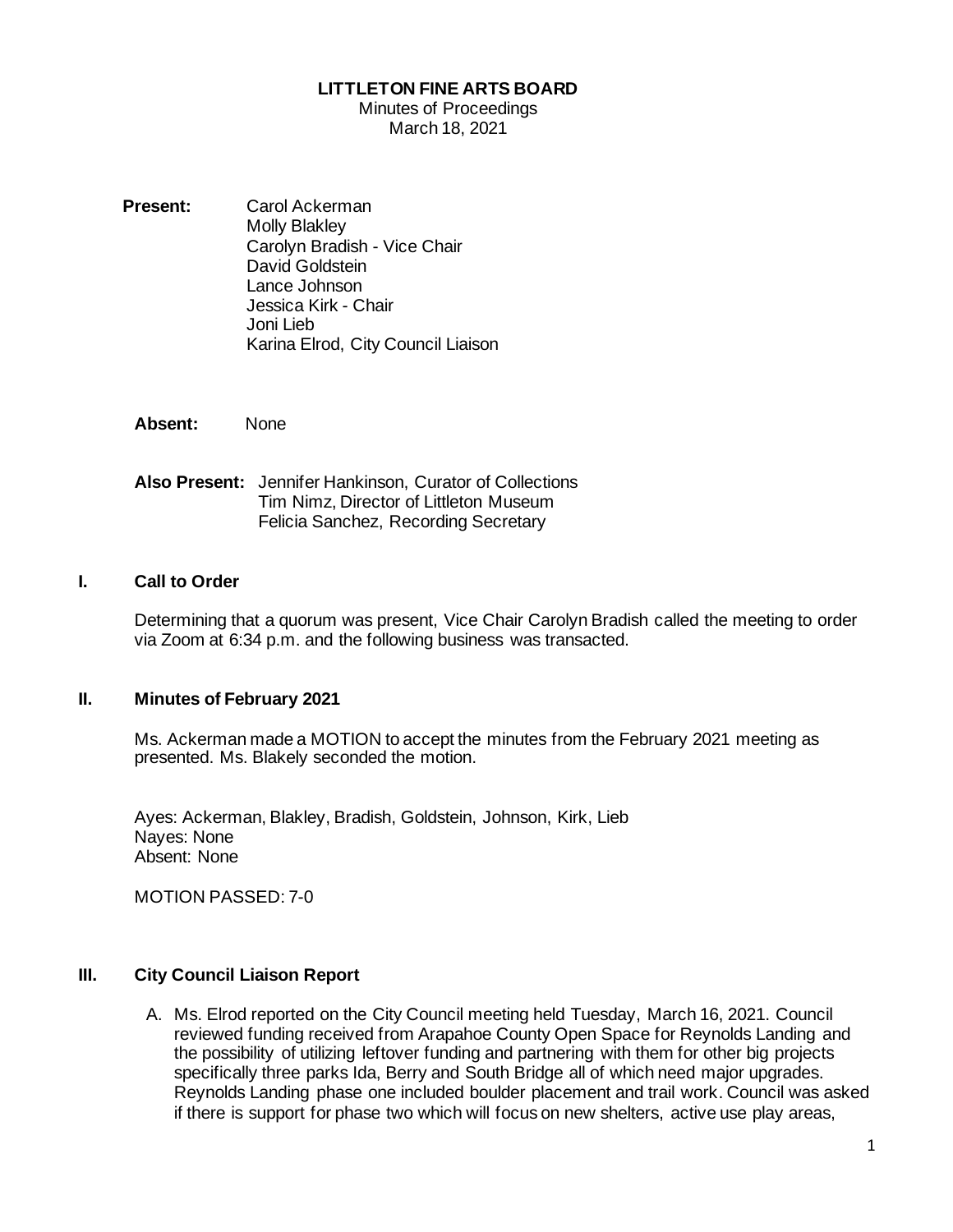realignment of space to access water for fishing, slow-tubing, and wading. There is also a home located east of Breckenridge Brewery that is owned by the City of Littleton with agricultural heritage and historic tracks of land which will be included in the design phases of Reynolds Landing. The hope is to utilize the home for educational purposes and possibly house a collection of agricultural books that were donated to the City of Littleton.

## **IV. Staff Liaison Report**

- A. Museum Director Tim Nimz was introduced to the board.
- B. Ms. Hankinson thanked Ms. Blakley and Ms. Lieb for reapplying to the Fine Arts Board and being selected for the upcoming year. The Fine Arts Board will remain the same for 2021.
- C. Ms. Hankinson reviewed the 2021 Fine Arts Board (FAB) budget. There are no new changes to the budget. No acquisitions budget for 2021. The conservation budget is set at \$25,000 with an additional encumbrance of \$14,500 set aside for the conservation of the Michelle Lamb mural Passages located at the RTD Light Rail station which is still in conversations. Total conservation budget for 2021 is \$39,500. Expenditures is set at \$9,650, ongoing conversations about opening receptions (likely not until mid-year) unused funds may go towards programs and lectures, workshops, etc.
- D. Eye of the Camera, *Myths and Legends* will run from March 19, 2021, through April 24, 2021.
- *E.* Best of Show will host 2020 Eye of the Camera and Own an Original exhibit winners titled *I and We.* Ashley Allen (individual) and duo Olga and Aleksey Ivanov.
- *F. Print Renaissance: Mid-century Masters of American Printmaking* from University of Colorado Boulder features artists Helen Frankenthaler and Andy Warhol among others. University of Colorado Boulder will install and de-install this free exhibit which will run from September 24, 2021 through October 16, 2021.
- G. Own an Original *Together Again* will run from November 19, 2021 through December 31, 2021.
- H. Pacific Coast Conservation will begin work on *Head Sculpture* and *Saint Francis Sculpture* in April.

# **V. Committee Reports**

## *SSP&RD Art Committee*

A. Ms. Bradish updated the board on the Public Arts Committee (PAC) selected mural for the entrance at the new South Suburban Sports Complex which is still waiting for lighting to be completed which should be happening soon. The meeting was held in-person.

 *Littleton Arts and Culture Commission*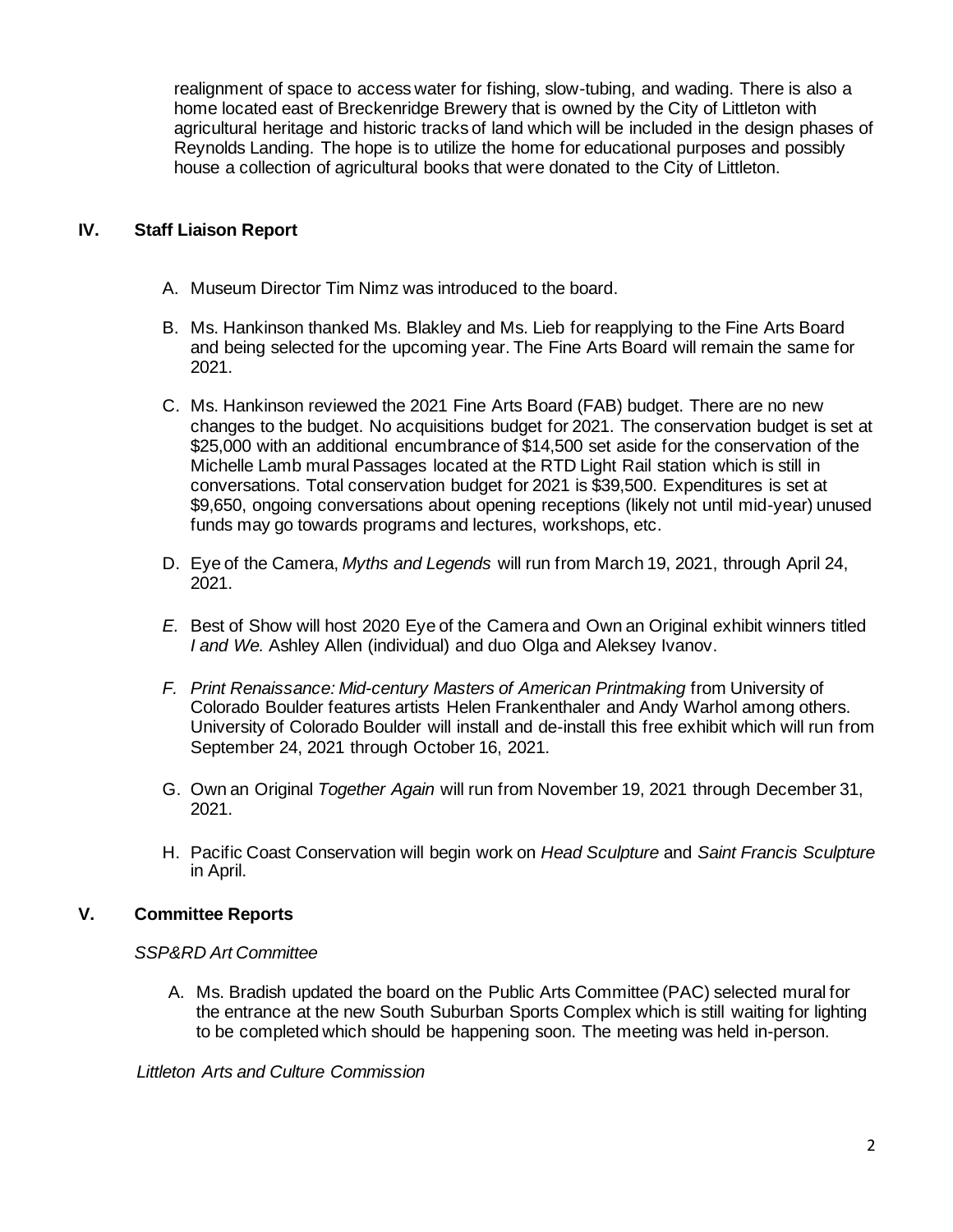- A. Mr. Nimz provided a year in review of the Arts and Culture Commission (ACC) and the roles and rationale of the board. The ACC is considered an umbrella organization responsible for finding ways to support the arts with a different setup than other boards with a mixture of non-profit, for-profit, council and business owners. The first meeting was held February 2020, and mid-year Council asked for a strategic plan which was approved in January 2021.
- B. The ACC's main goal is to improve and bring together and cross promote Arts and Culture in the Littleton community by working together seamlessly with FAB and other boards. The first initiative will be an Art Fair and Wine Tasting event being held at Aspen Grove on June 19, 2021, with the FAB overseeing the jurying process.
- C. Art and Wine Fest, June 19, 2021 provides artists with a unique opportunity to show their work after COVID and will feature South Metro/Littleton artists with a stipulation that artists must reside in these areas. The event will be promoted by the City of Littleton, ACC and Littleton Communications and Marketing staff. It will be a ticketed event with affordable art ranging from \$5 - \$500. Artists will be required to submit five images by April 9, 2021 which will then go through the jurying process with the FAB decisions being completed by end of April.

## **VI. Old Business**

A. The Board discussed the donation of a Ruth Wahl artwork that won Best of Show at the *Own an Original* art competition in 1977 from Pam Neeson.

Ms. Blakley made a MOTION to accept artwork from Pam Neeson by artist Ruth Wahl into the museum collection. Ms. Lieb seconded the motion.

Ayes: Ackerman, Blakley, Bradish, Goldstein, Johnson, Kirk, Lieb Nayes: None Absent: None

MOTION PASSED: 7-0

B. The Board continued discussions about the possibility of funding a temporary exhibit that will allow for community involvement and collaboration that focuses on the impact of COVID-19 and provide a space for healing and memorialization.

## **VII. New Business**

A. Ms. Elrod updated the board on the One Book, One Community event the Bemis Public Library will be co-hosting with the Friends of the Littleton Library and Museum in September and the possibility of FAB being involved to provide cultural experiences to help heal the community.

## **VIII. Adjournment**